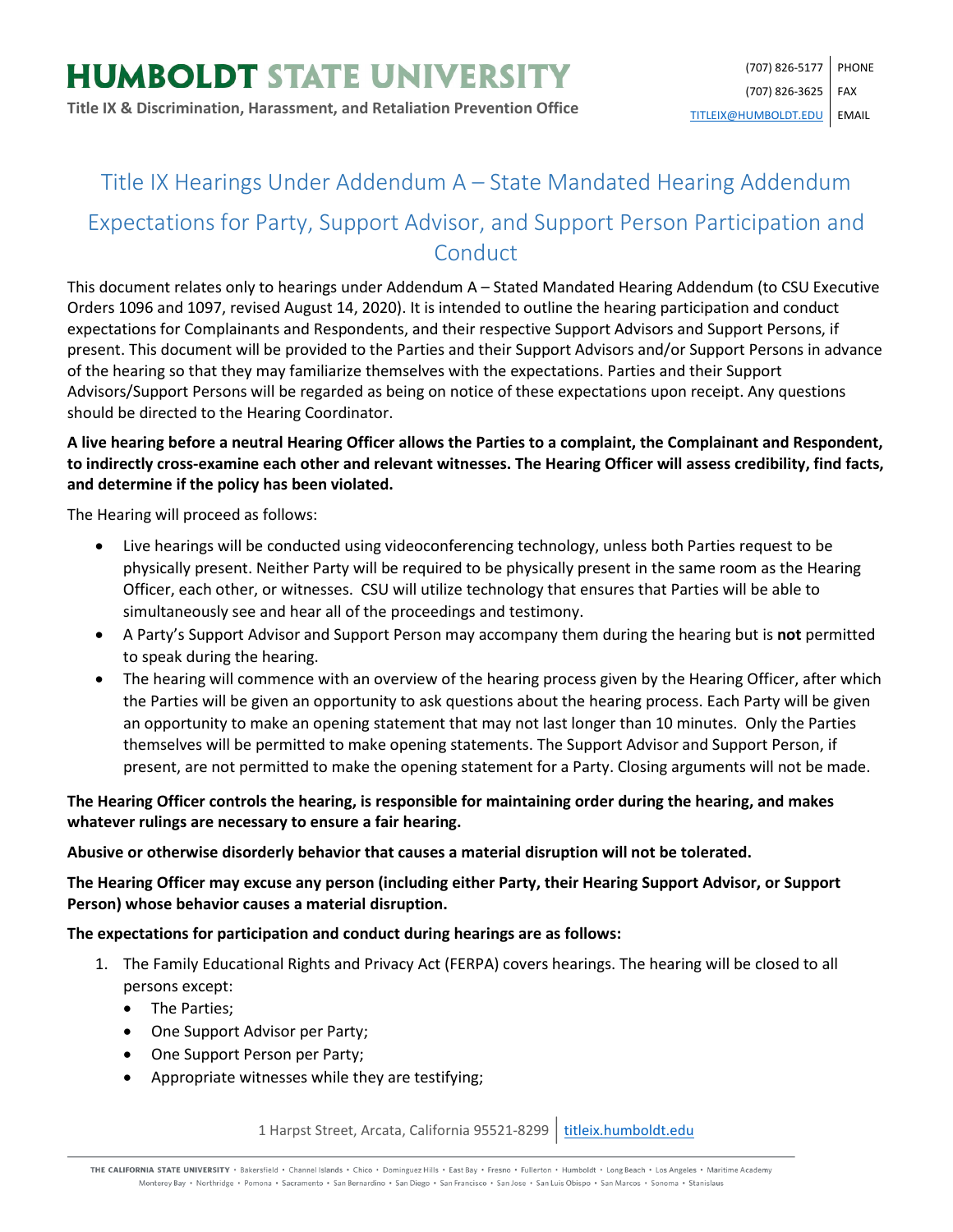- The Title IX Coordinator;
- The Title IX Investigator
- The Student Conduct Administrator;
- The Hearing Officer; and
- The Hearing Coordinator.

l

A CSU Administrator may be present but will not participate in the hearing. Campus police or a security officer may also be present if deemed appropriate or necessary by the appropriate Campus administrator, Hearing Coordinator or Hearing Officer. An individual providing technological support may also be present. No other individuals are allowed to hear or observe by any means.<sup>[1](#page-1-0)</sup> Those present will be asked to identify themselves and their role in the hearing.

- 2. Participants who are attending the hearing remotely using videoconferencing technology will be asked to show the room from which they are participating and verbally confirm that they are alone in the room. A Party's Support Advisor and Support Person may be present with a Party in the same room.
- 3. The Campus will make or arrange for an official audio recording of the hearing. The recording is University property. No other recording of the hearing is permitted. A Party who records the hearing will be in violation of the Student Conduct Code (for students) or applicable professional code of conduct (for employees) and may be disciplined for doing so. The audio recording will be retained by the Hearing Coordinator or designee in accordance with the Campus records/information retention and disposition schedule. Parties may request to inspect and review the recording.
- 4. In order to ensure the efficiency of the hearing and the integrity of the audio recording, Parties who are participating remotely will be required to mute their microphones when they are not speaking during the hearing. Support Advisors and Support Persons who are participating remotely will be required to mute their microphone throughout the hearing.
- 5. Support Advisors and Support Persons are not permitted to make opening statements on behalf of a Party. Neither Parties themselves nor their Support Advisors or Support Persons will make closing statements.
- 6. Parties themselves are not permitted to directly question another Party or witness. All questioning must be done by Hearing Officer only.
- 7. The Hearing Officer will ask the questions proposed by the Parties except for questions that:
	- a. seek information about the Complainant's sexual history with anyone other than the Respondent (unless such evidence about the Complainant's sexual behavior is offered to prove that someone other than the Respondent committed the alleged misconduct);
	- b. seek information about the Respondent's sexual history with anyone other than the Complainant, unless such information is used to prove motive or pattern of conduct;
	- c. seek information that is unreasonably duplicative of evidence in the Hearing Officer's possession; or
	- d. the Hearing Officer determines are not relevant to material disputed issues, are argumentative or harassing or unduly intrude on a witness's privacy.
- 8. The Hearing Officer has discretion to modify or change the wording of a question proposed by a Party (for example, when a question is unclear or inappropriate in tone) as long as the substance of the question is preserved.
- 9. The Parties will address any questions or concerns about a question (or line of questioning) to the Hearing Officer who will use their discretion to resolve any issues consistent with the Executive Order.
- 10. Parties may ask for a break to consult with their Support Advisor and/or Support Person. Breaks are at the discretion of the Hearing Officer. When the Hearing Officer asks a Party a question, the Party will be expected to wait until after they have answered the question posed by the Hearing Officer to request a break. The

<span id="page-1-0"></span> $1$  Interpreters or individuals required by ADA accommodations are permitted. If applicable, that person will also identify themselves and their role in the hearing.